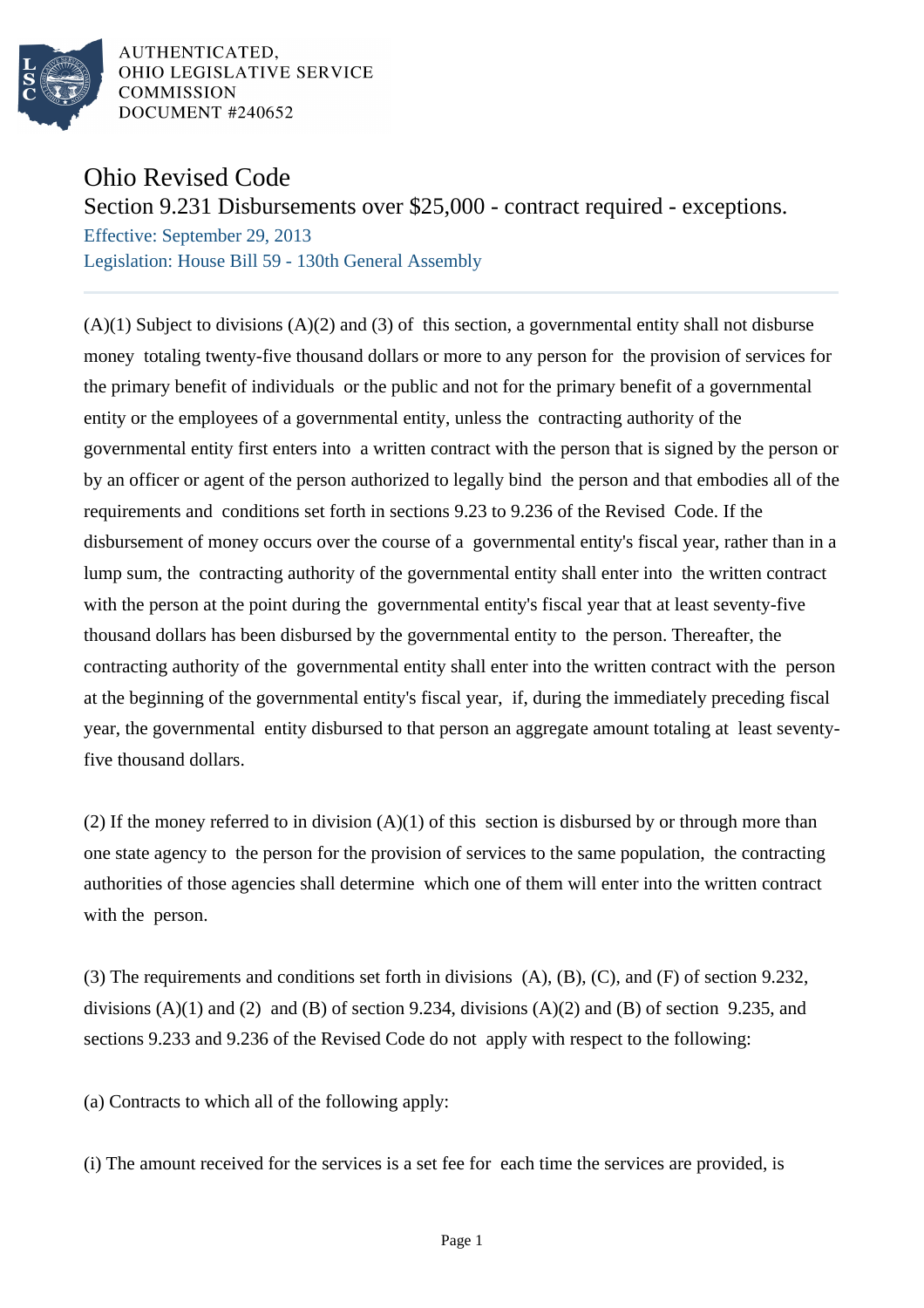

## AUTHENTICATED. OHIO LEGISLATIVE SERVICE **COMMISSION** DOCUMENT #240652

determined in accordance with a fixed rate per unit of time or per service, or is a capitated rate, and the fee or rate is established by competitive bidding or by a market rate survey of similar services provided in a defined market area. The market rate survey may be one conducted by or on behalf of the governmental entity or an independent survey accepted by the governmental entity as statistically valid and reliable.

(ii) The services are provided in accordance with standards established by state or federal law, or by rules or regulations adopted thereunder, for their delivery, which standards are enforced by the federal government, a governmental entity, or an accrediting organization recognized by the federal government or a governmental entity.

(iii) Payment for the services is made after the services are delivered and upon submission to the governmental entity of an invoice or other claim for payment as required by any applicable local, state, or federal law or, if no such law applies, by the terms of the contract.

(b) Contracts under which the services are reimbursed through or in a manner consistent with a federal program that meets all of the following requirements:

(i) The program calculates the reimbursement rate on the basis of the previous year's experience or in accordance with an alternative method set forth in rules adopted by the Ohio department of job and family services.

(ii) The reimbursement rate is derived from a breakdown of direct and indirect costs.

(iii) The program's guidelines describe types of expenditures that are allowable and not allowable under the program and delineate which costs are acceptable as direct costs for purposes of calculating the reimbursement rate.

(iv) The program includes a uniform cost reporting system with specific audit requirements.

(c) Contracts under which the services are reimbursed through or in a manner consistent with a federal program that calculates the reimbursement rate on a fee for service basis in compliance with United States office of management and budget Circular A-87, as revised May 10, 2004.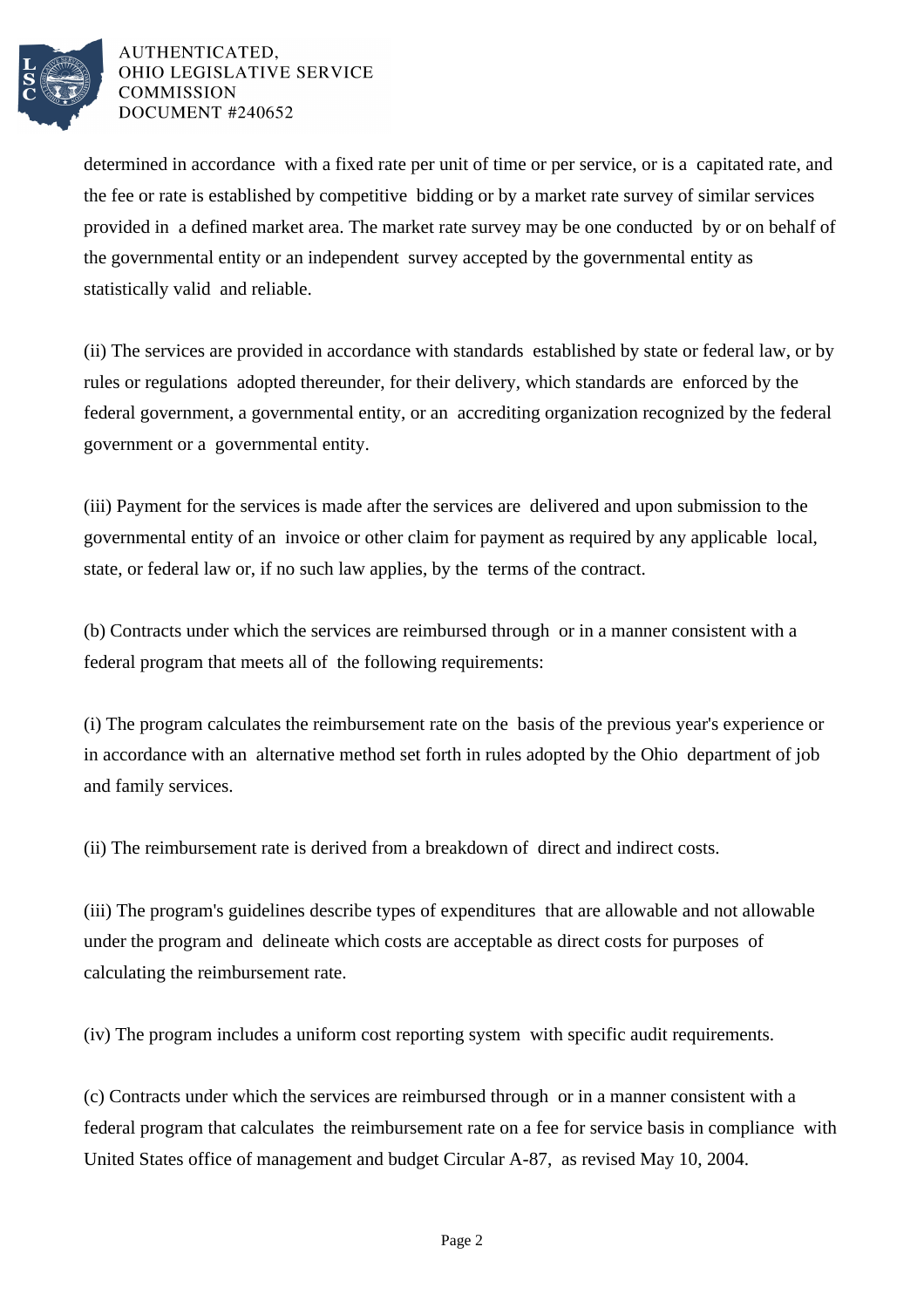

(d) Contracts for services that are paid pursuant to the earmarking of an appropriation made by the general assembly for that purpose.

(B) Division (A) of this section does not apply if the money is disbursed to a person pursuant to a contract with the United States or a governmental entity under any of the following circumstances:

(1) The person receives the money directly or indirectly from the United States, and no governmental entity exercises any oversight or control over the use of the money.

(2) The person receives the money solely in return for the performance of one or more of the following types of services:

(a) Medical, therapeutic, or other health-related services provided by a person if the amount received is a set fee for each time the person provides the services, is determined in accordance with a fixed rate per unit of time, or is a capitated rate, and the fee or rate is reasonable and customary in the person's trade or profession;

(b) Medicaid-funded services, including administrative and management services, provided pursuant to a contract or medicaid provider agreement that meets the requirements of the medicaid program.

(c) Services, other than administrative or management services or any of the services described in division  $(B)(2)(a)$  or (b) of this section, that are commonly purchased by the public at an hourly rate or at a set fee for each time the services are provided, unless the services are performed for the benefit of children, persons who are eligible for the services by reason of advanced age, medical condition, or financial need, or persons who are confined in a detention facility as defined in section 2921.01 of the Revised Code, and the services are intended to help promote the health, safety, or welfare of those children or persons;

(d) Educational services provided by a school to children eligible to attend that school. For purposes of division (B)(2)(d) of this section, "school" means any school operated by a school district board of education, any community school established under Chapter 3314. of the Revised Code, or any nonpublic school for which the state board of education prescribes minimum education standards